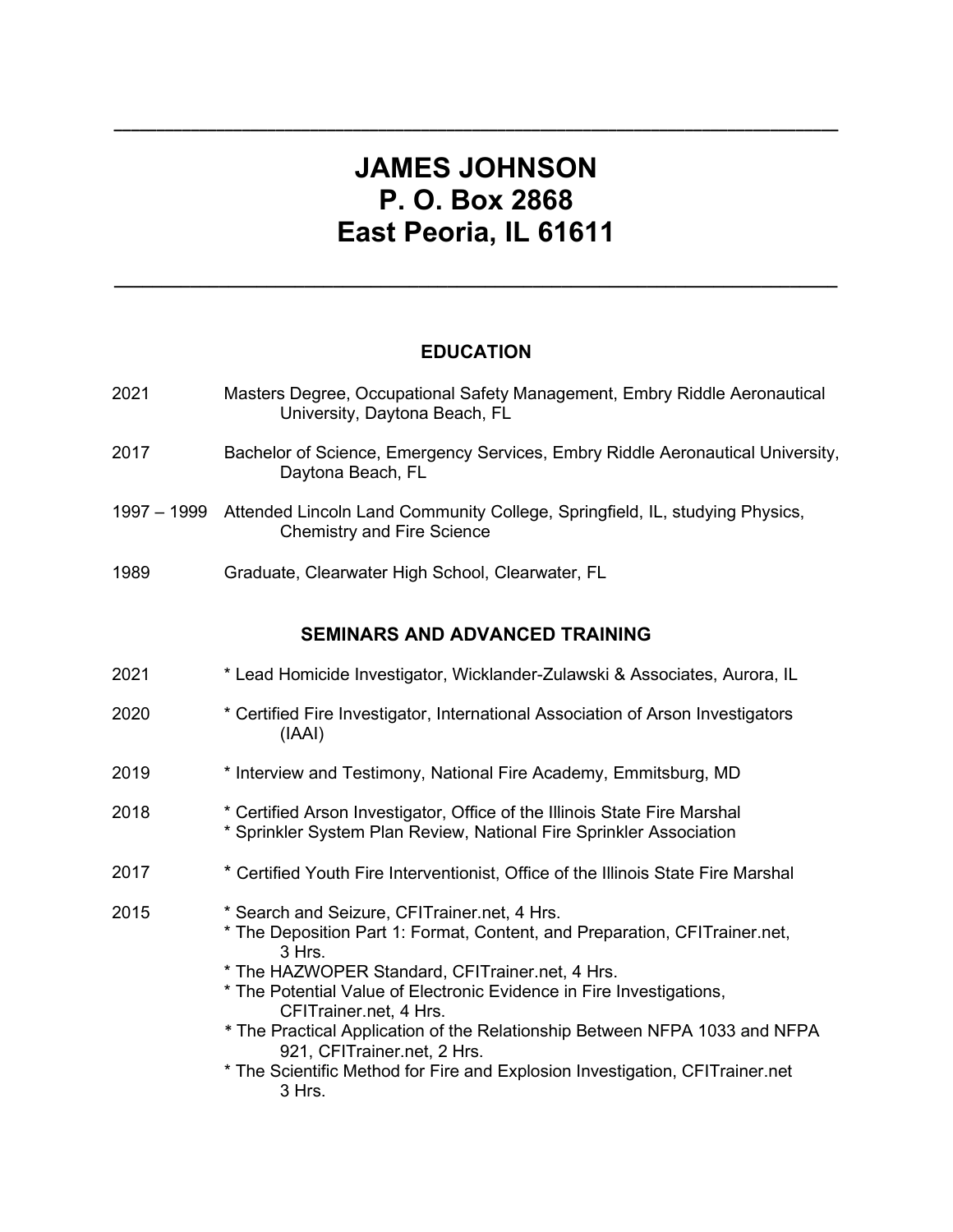- \* Understanding Fire Through the Candle Experiments, CFITrainer.net, 4 Hrs.
- \* Using Resources to Validate your Hypothesis, CFITrainer.net, 2 Hrs.
- \* Vacant and Abandoned Buildings: Hazards and Solutions, CFITrainer.net, 4 Hrs.
- \* Wildland Fires Investigation, CFITrainer.net, 5 Hrs.
- \* Writing the Initial Origin and Cause Report, CFITrainer.net, 3 Hrs.
- \* Post Flashover Fires, CFITrainer.net, 4 Hrs.
- \* Preparation for the Marine Fire Scene, CFITrainer.net, 4 Hrs.
- \* Fire Protection Systems, CFITrainer.net, 3 Hrs.
- \* Fundamentals of Interviewing, CFITrainer.net, 4 Hrs.
- \* Fundamentals of Residential Building Construction, CFITrainer.net, 3 Hrs.
- \* How First Responders Impact the Fire Investigation, CFITrainer.net, 2 Hrs.
- \* Insurance and the Fire Investigation, CFITrainer.net, 4 Hrs.
- \* Introduction to Evidence, CFITrainer.net, 4 Hrs.
- \* Introduction to Fire Dynamics and Modeling, CFITrainer.net, 4 Hrs.
- \* Investigating Fatal Fires, CFITrainer.net, 4 Hrs.
- \* Investigating Motor Vehicle Fires, CFITrainer.net, 4 Hrs.
- \* Managing Complex Fire Scene Investigations, CFITrainer.net, 4 Hrs.
- \* Motive, Means, and Opportunity: Determining Responsibility in an Arson Case, CFITrainer.net, 4 Hrs.
- \* NFPA 921 and 1033 2014 Editions: Important Revisions, CFITrainer.net, 3 Hrs.
- \* Physical Evidence at the Fire Scene, CFITrainer.net, 4 Hrs.
- \* Evidence Examination: What Happens at the Lab?, CFITrainer.net, 4 Hrs.
- \* Explosion Dynamics, CFITrainer.net, 4 Hrs.
- \* Fire Investigator Scene Safety, CFITrainer.net, 3 Hrs.
- \* Effective Investigation and Testimony, CFITrainer.net, 3 Hrs.
- \* Ethics & Social Media, CFITrainer.net, 3 Hrs.
- 2014 \* Certified Fire Investigator, Office of the Illinois State Fire Marshal
	- \* Fire and Arson Investigation III, Illinois Fire Service Institute, Urbana, IL
	- \* Fire and Arson Investigation II, Illinois Fire Service Institute, Urbana, IL
	- \* Fire and Arson Investigation I, Illinois Fire Service Institute, Urbana, IL
	- \* A Ventilation-Focused Approach to the Impact of Building Structures and Systems on Fire Development, CFITrainer.net, 4 Hrs.
	- \* An Analysis of The Station Nightclub Fire, CFITrainer.net, 4 Hrs.
	- \* Arc Mapping Basics, CFITrainer.net, 4 Hrs.
	- \* Basic Electricity, CFITrainer.net, 4 Hrs.
	- \* Charleston Sofa Super Store Fire, CFITrainer.net, 4 Hrs.
	- \* Critical Thinking Solves Cases, CFITrainer.net, 4 Hrs.
	- \* Digital Photography and the Fire Investigator, CFITrainer.net, 4 Hrs.
	- \* DNA, CFITrainer.net, 3 Hrs.
	- \* Documenting the Event, CFITrainer.net, 4 Hrs.
	- \* Electrical Safety, CFITrainer.net, 3 Hrs.
	- \* Ethics and the Fire Investigator, CFITrainer.net, 3 Hrs.
	- \* Process of Elimination, CFITrainer.net, 3 Hrs.
	- \* Residential Electrical Systems, CFITrainer.net, 4 Hrs.
	- \* NFPA1033 and Your Career, CFITrainer.net, 2 Hrs.
	- \* MagneTek: A Case Study in The Daubert Challenge, CFITrainer.net, 2 Hrs.
- 1999 \* Certified Fire Fighter II, Office of the Illinois State Fire Marshal